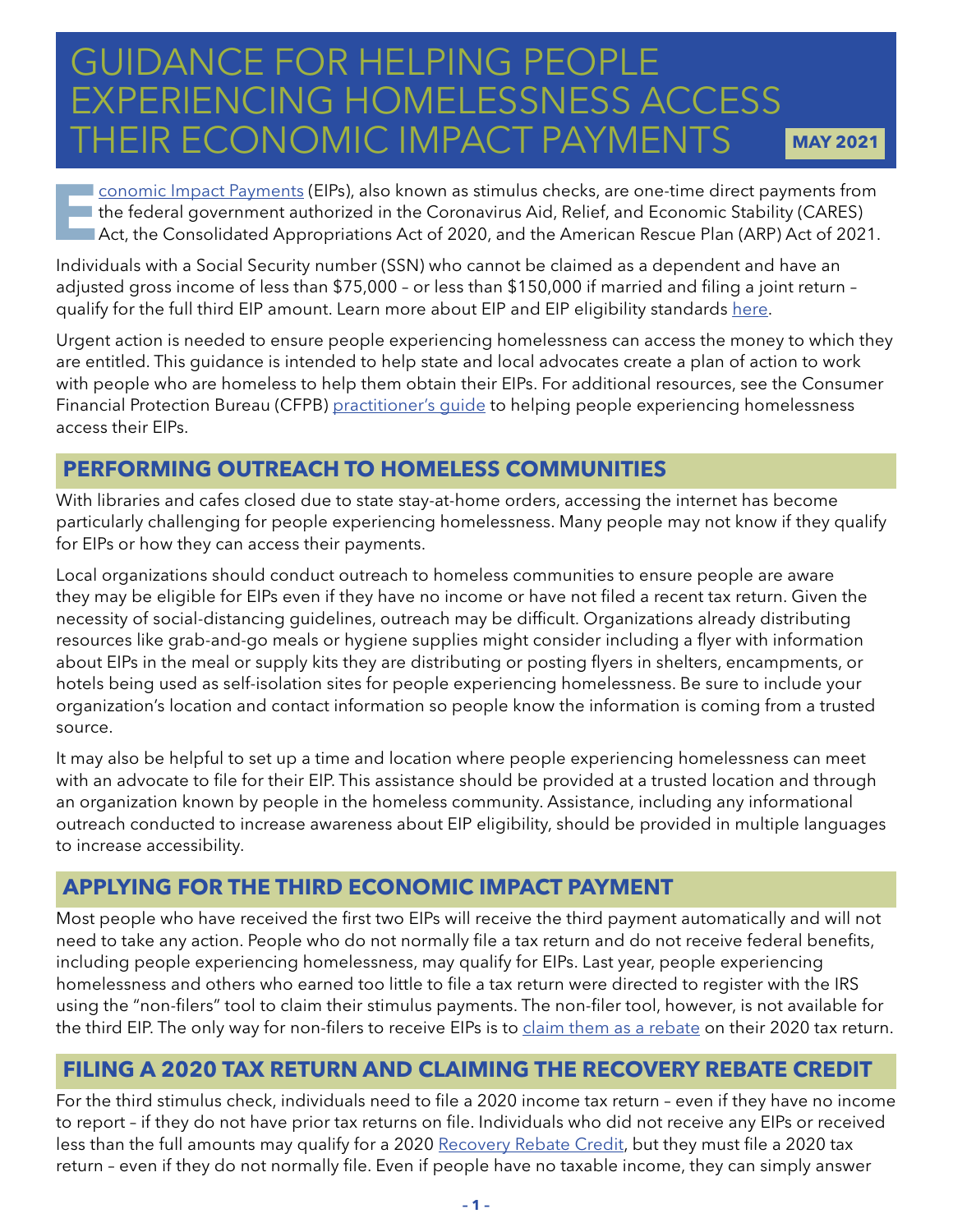the questions, including those needed to compute the Recovery Rebate Credit. Learn more about claiming the Recovery Rebate Credit if you aren't required to file a tax return [here.](https://www.irs.gov/newsroom/recovery-rebate-credit-topic-a-claiming-the-recovery-rebate-credit-if-you-arent-required-to-file-a-tax-return)

People still have time to file a 2020 tax return so they can receive the third EIP. The deadline to file and pay federal taxes has been [extended to May 17, 2021.](https://www.irs.gov/newsroom/tax-day-for-individuals-extended-to-may-17-treasury-irs-extend-filing-and-payment-deadline) The government is urging people who do not normally file a tax return and have not received any EIPs to look into their filing options.

The IRS encourages people to [file electronically,](https://www.irs.gov/filing/e-file-options) but accessing the Internet remains difficult for individuals experiencing homelessness amid the ongoing pandemic. There are [free online tools](https://www.irs.gov/filing/free-file-do-your-federal-taxes-for-free) to file taxes for those who make less than \$72,000, but people will need internet access via a computer or smartphone to complete the online forms. Local organizations can provide internet access and one-on-one support to help individuals experiencing homelessness navigate the IRS process. Additionally, advocates can connect individuals to [free, in-person tax assistance programs](https://irs.treasury.gov/freetaxprep/) offered through the IRS Volunteer Income Tax Assistance (VITA) and the Tax Counseling for the Elderly (TCE) programs. Organizations in [Oregon](https://www.streetroots.org/news/2020/04/21/if-you-did-not-file-taxes-these-folks-can-help-you-get-your-stimulus-payment) and [Texas,](https://www.cbs19.tv/article/news/local/helping-homeless-east-texans-with-resources-to-access-their-stimulus-checks/501-32fbd771-f1de-4513-baad-5d172f57231d) for example, are partnering with local Certified Public Accountants (CPAs) to help individuals who are homeless file their taxes.

#### **For people who do not have a Social Security Number**

Unfortunately, a valid SSN is required to receive an EIP. Unlike the legislation authorizing the first two EIPs, the American Rescue Plan Act [does not penalize](https://www.washingtonpost.com/politics/2021/03/09/murderers-undocumented-immigrants-hyped-claims-about-whos-getting-stimulus-checks/) family members with an Individual Taxpayer Identification Number (ITIN) – someone who is required to file a tax return even if they do not have a SSN, such as a dependent or spouse of a nonresident alien visa holder. Previously, U.S. citizens could have been denied a stimulus payment if a spouse or parent filed a tax return with an ITIN.

Excluding undocumented people from receiving federal EIPs contributes to systemic racial inequities. More advocacy must be done to ensure everyone can receive assistance, regardless of immigration status.

#### **For people who do not have a fixed address**

Without a permanent address, filing taxes and receiving EIPs can be complicated. People without a permanent address might consider using the address of a trusted friend, family member, or service organization in order to receive their EIP. The [Consumer Financial Protection Bureau](https://files.consumerfinance.gov/f/documents/cfpb_helping-consumers-claim-eip_guide.pdf) outlines several potential options for IRS mail correspondence, including shelters, personal mailboxes, or even USPS General Delivery.

Advocates should work with people experiencing homelessness to help them identify a person or organization they trust and obtain that person's/organization's consent to use their address. Homeless service organizations in *California* and *Oregon* are allowing individuals to use their address and even providing individual mailboxes at their locations.

#### **For people who do not have a bank account**

People who do not have a bank account may receive their stimulus payment through a paper check or a prepaid debit card called an **[Economic Impact Payment card.](https://www.eipcard.com/) [Bank On](https://joinbankon.org/about/)**, from the Cities for Financial Empowerment Fund, is a national platform to connect unbanked people to bank accounts that meet national standards but do not have the same stringent requirements typically imposed by banks to open and maintain an account. See if there is a branch with a certified account near you [here](https://joinbankon.org/coalitionmap/).

Advocates can also work with people experiencing homelessness to set up a [Cash App](https://cash.app/help/us/en-us/1018-cash-app-the-stimulus-and-you) account. Cash App accounts have their own unique account and routing numbers that can be provided to the IRS instead of a bank account and routing number. EIP money would be directly deposited into the Cash App account. If someone is interested in using Cash App to receive their stimulus check, they might also consider obtaining a [Cash Card,](https://cash.app/help/us/en-us/3080-cash-card-get-started) a free debt card connected to the Cash App balance that can be used like a typical debt card.

It is important that both you and the person you are working with read and understand all of the terms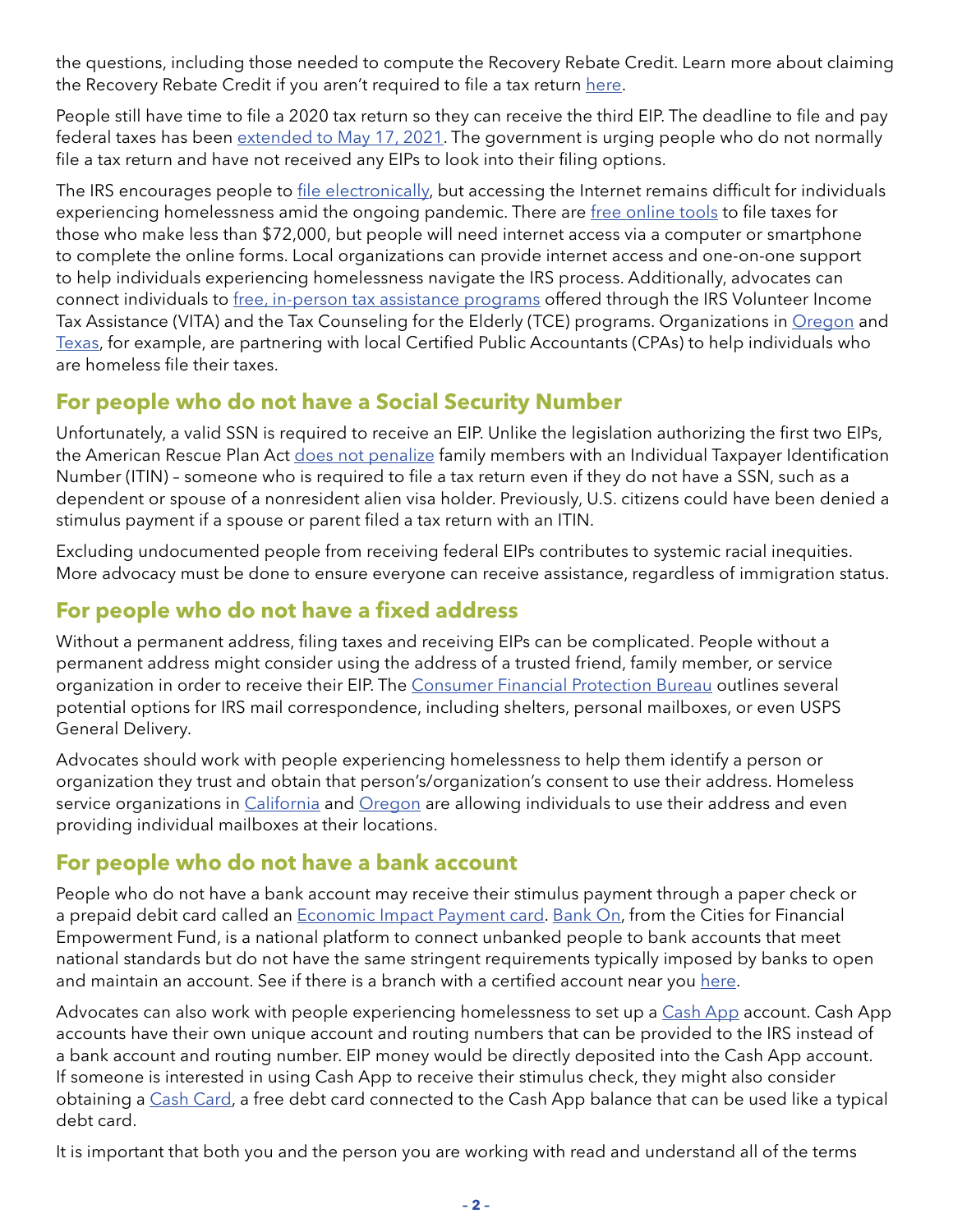and conditions that apply when opening an account with Cash App, Bank On, or any other service. Also note that the name submitted through the Non-Filer's tool must match the name on the bank account submitteD, so you cannot "borrow" a friend's bank account in order to receive an EIP payment.

### **FOLLOWING-UP AND TRACKING PAYMENTS**

You should maintain contact with the people you assist to ensure they receive their EIP. This is particularly important if a person experiencing homelessness uses your organization's address as the address on their EIP application.

IRS's [Get My Payment](https://www.irs.gov/coronavirus/get-my-payment) tool allows you to check the date an EIP is set to be deposited or mailed. Additionally, the IRS is required to mail a notice within 15 days after an EIP is deposited or mailed. The notice should include payment amount, method of delivery, and a contact number in case of an undelivered payment.

#### **EXAMPLES OF LOCAL EFFORTS TO HELP PEOPLE EXPERIENCING HOMELESSNESS ACCESS THEIR EIPS**

| <b>Location</b>                | <b>Organization</b>                                                                        | <b>Description</b>                                                                                                                                                                                                                                                                                                                                                                                                                                                                                                                  |
|--------------------------------|--------------------------------------------------------------------------------------------|-------------------------------------------------------------------------------------------------------------------------------------------------------------------------------------------------------------------------------------------------------------------------------------------------------------------------------------------------------------------------------------------------------------------------------------------------------------------------------------------------------------------------------------|
| San Luis Obispo,<br>California | <b>5Cities Homeless Coalition</b><br>(5CHC), 40 Prado Homeless<br>Service Center           | 5CHC and the 40 Prado Homeless Services Center are helping clients access their EIPs. Anyone who<br>has ever used services at 40 Prado, regardless of their status, can still us the P.O. Box as a mailing<br>address.                                                                                                                                                                                                                                                                                                              |
| Des Moines, Iowa               | Joppa                                                                                      | Joppa, a homeless services organization in Des Moines, helps people navigate the IRS website and<br>provides USPS addresses where the IRS can send the payment. Joppa also connects people to financial<br>planners and other partners if they need additional assistance.                                                                                                                                                                                                                                                          |
| Portland, Oregon               | Rose Haven Day Shelter for<br>Women and Children<br>PDX Free Fridge<br><b>Street Roots</b> | Rose Haven helps residents navigate the IRS EIP process and provides on-site mailboxes for<br>approximately 500 people, so they can receive IRS correspondence.<br>PDX Free Fridge, an organization that provides free food, is hosting pop-up events to help people file<br>their 2020 taxes and claim their stimulus payments.<br>Street Roots, a homeless advocacy group, will be hosting one-on-one clinics with individuals to video<br>chat with representatives from the Low-Income Tax Clinic at Lewis and Clark Law School |
| Tyler, Texas                   | Tyler Street Team, Gateway<br>to Hope                                                      | The Tyler Street Team is partnering with local CPAs who are volunteering their time to help people<br>experiencing homelessness file their taxes online. Gateway to Hope is allowing individual to use their<br>address when filing their taxes so they can receive their EIP in the mail.                                                                                                                                                                                                                                          |